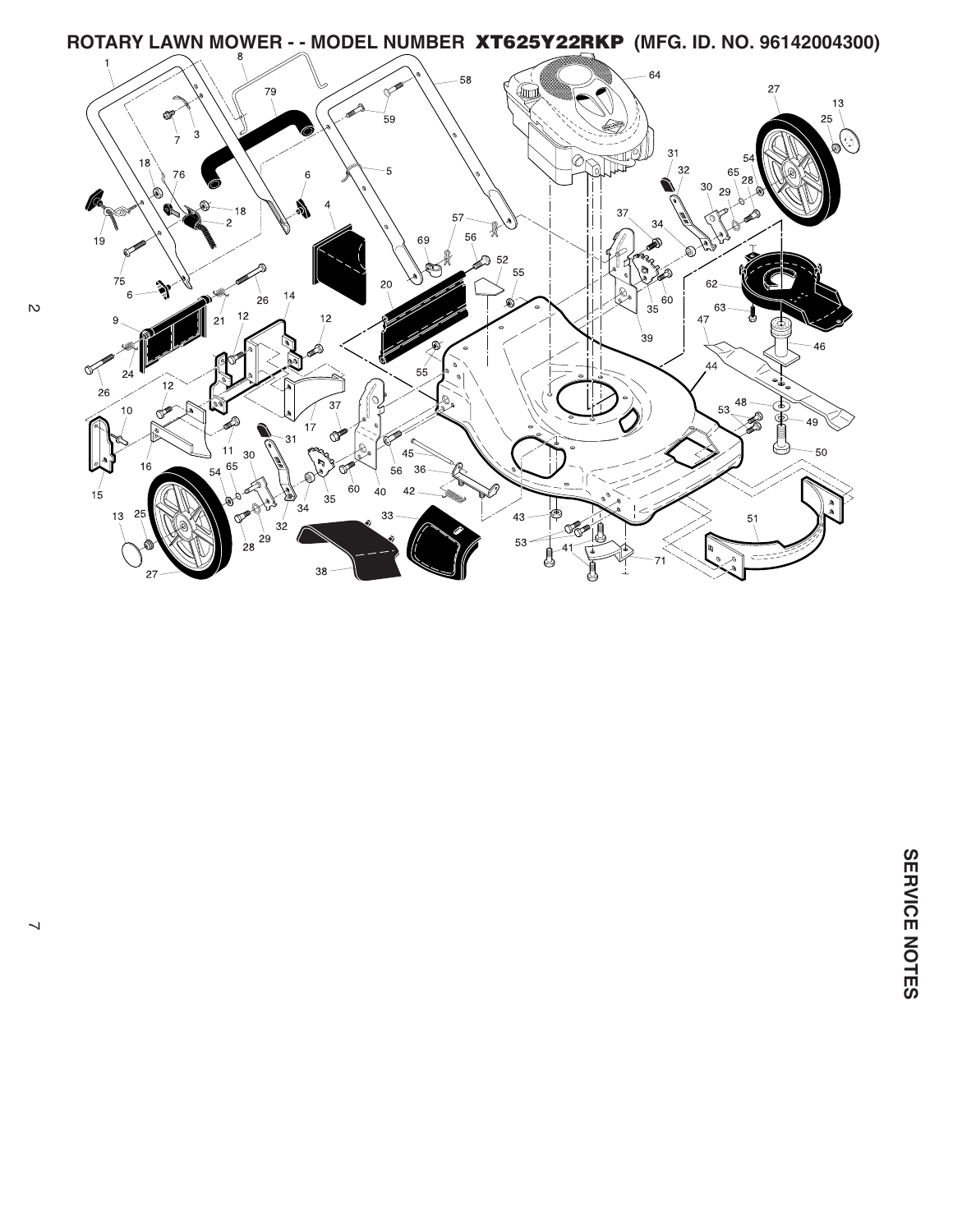## **ROTARY LAWN MOWER - - MODEL NUMBER XT625Y22RKP (MFG. ID. NO. 96142004300)**

| <b>KEY</b><br>NO. | <b>PART</b><br>NO. | <b>DESCRIPTION</b>           | <b>KEY</b><br>NO. | <b>PART</b><br>NO. | <b>DESCRIPTION</b>             | <b>KEY</b><br>NO. | <b>PART</b><br>NO. | <b>DESCRIPTION</b>          |
|-------------------|--------------------|------------------------------|-------------------|--------------------|--------------------------------|-------------------|--------------------|-----------------------------|
| 1.                | 402419             | <b>Upper Handle Assembly</b> | 27                | 408852X427         | Wheel & Tire Assembly, Rear    |                   |                    | 3/8-24 x 1-3/8 Grade 8      |
|                   |                    | (Includes Foam Grip)         | 28                | 142748             | Bolt, Shoulder 3/8-16 x 1      | 51                | 170031             | Kit. Front Baffle           |
| $\overline{2}$    | 189686             | <b>Key Start Switch</b>      | 29                | 401630             | Washer, Curved, Cylindrical    |                   |                    | (Includes Key Number 53)    |
|                   |                    | (Includes Key)               | 30                | 401180X004         | Axle Arm Assembly              | 52                | 404763             | Danger Decal                |
| 3                 | 850733X004         | Bracket, Upstop              | 31                | 701037X421         | Selector Knob                  | 53                | 17600406           | Screw, Serrated, TT 1/4-20  |
| 4                 | 166649             | <b>Mulcher Plug</b>          | 32                | 401626X004         | Selector Spring                | 54                | 88348              | Washer, Flat                |
| 5                 | 66426              | Wire Tie                     | 33                | 189917X428         | <b>Mulcher Door</b>            | 55                | 751592             | Nut, Hex 3/8-16             |
| 6                 | 189713X428         | Handle Knob                  | 34                | 401629             | Spacer                         | 56                | 88652              | Hinge Screw 1/4-20 x 1-1/4  |
| 7                 | 750634             | Screw                        | 35                | 700325X005         | <b>Wheel Adjusting Bracket</b> | 57                | 51793              | <b>Hairpin Cotter</b>       |
| 8                 | 194199X428         | Control Bar                  | 36                | 175735             | <b>Hinge Bracket Assembly</b>  | 58                | 400512X479         | Lower Handle                |
| 9                 | 401813X428         | <b>Rear Door Assembly</b>    | 37                | 150078             | Screw, Sems, Thread Cutting    | 59                | 191574             | <b>Handle Bolt</b>          |
| 10                | 128415             | Pop Rivet                    |                   |                    | $5/16 - 18 \times 3/4$         | 60                | 74760612           | Bolt. Hex Head 3/8-16 x 3/4 |
| 11                | 150050             | Screw, Self-Tapping          | 38                | 402574X428         | Discharge Deflector            | 62                | 405843             | Debris Shield               |
|                   |                    | #10-24 x 5/8                 | 39                | 195915X479         | Handle Bracket Assembly, LH    | 63                | 192325             | Screw, Debris Shield        |
| 12                | 54583              | Screw, Hex Hex Head,         | 40                | 195914X479         | Handle Bracket Assembly, RH    | 64                | - - -              | Engine, Briggs & Stratton,  |
|                   |                    | Sems 1/4-20 x 1/2            | 41                | 150406             | Screw, Hex Head, Threaded,     |                   |                    | Model Number 122T05         |
| 13                | 407794X427         | Hubcap                       |                   |                    | Rolled 3/8-16 x 1-1/8          |                   |                    |                             |
| 14                | 195622X479         | <b>Back Plate</b>            | 42                | 193000             | Spring, Torsion                |                   |                    |                             |
| 15                | 410545X479         | Side Baffle                  | 43                | 73800400           | Nut, Hex, Nylock               |                   |                    |                             |
| 16                | 176655X479         | Discharge Baffle             | 44                | 412350             | Kit, Mower Housing (Includes   | 65                | 197480             | O-Ring                      |
| 17                | 140661X479         | <b>Rear Baffle</b>           |                   |                    | Key Numbers 14, 15 and 51)     | 69                | 197991             | Clip, Cable                 |
| 18                | 132004             | Keps Locknut 1/4-20          | 45                | 175650             | Rod, Hinge                     | 71                | 188839X004         | Mounting Bracket,           |
| 19                | 194788             | Rope Guide                   | 46                | 189179             | <b>Blade Adapter / Pulley</b>  |                   |                    | Debris Shield               |
| 20                | 189008             | <b>Rear Skirt</b>            | 47                | 406713             | Blade, 22"                     | 75                | 186159             | Screw                       |
| 21                | 405421             | Spring, Rear Door, LH        | 48                | 851074             | Washer, Hardened               | 76                | 180331             | Key                         |
| 24                | 405423             | Spring, Rear Door, RH        | 49                | 850263             | Washer, Helical                | $\frac{1}{2}$     | 404764             | Warning Decal (not shown)   |
| 25                | 145212             | Nut, Hex, Flanged            | 50                | 851084             | Screw, Machine, Hex Head       | $ -$              | 193733             | Operator's Manual, English  |
| 26                | 184193             | Bolt, Rear Door              |                   |                    |                                | $ -$              | 193736             | Operator's Manual, French   |
|                   |                    |                              |                   |                    |                                | $ -$              | 412349             | <b>Repair Parts Manual</b>  |

NOTE: All component dimensions given in U.S. inches. 1 inch = 25.4 mm.<br>IMPORTANT: Use only Original Equipment Manufacturer (O.E.M.) replacement parts. Failure to do so could be hazardous, damage your lawn mower and void yo

 $\omega$